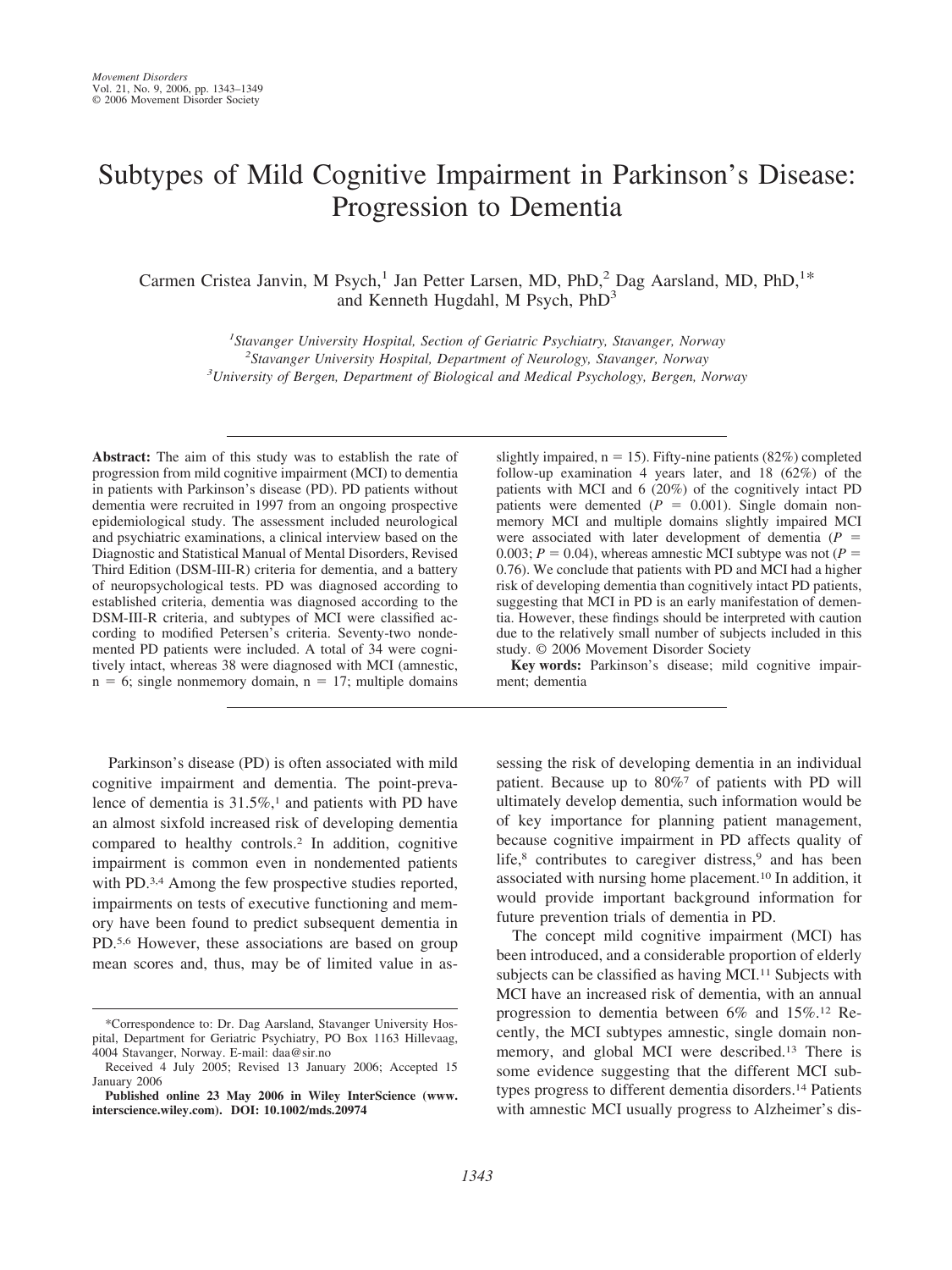ease (AD) at a high rate,<sup>12</sup> whereas patients with single nonmemory MCI (i.e., executive or visuospatial impairment) are more likely to progress to a non-AD dementia such as dementia with Lewy bodies,<sup>15</sup> frontotemporal dementia, vascular dementia, or primary progressive aphasia.14 However, the diagnostic criteria for MCI have not been validated for PD populations.

Different cognitive profiles may exist within PD. In a study of recently diagnosed patients with PD,<sup>4</sup> 11% had a specific frontostriatal type deficit, 8% had a specific temporal lobe type deficit, whereas 18% had cognitive deficits in both domains. In a community-based study of PD patients with longstanding disease, over 50% of the nondemented patients with PD had some form of cognitive impairment: 20% exhibited predominantly memory deficits, 30% a dominant executive impairment, whereas 50% had a global cognitive impairment.3 The importance of different cognitive profiles for the development of subsequent dementia in patients with PD is not known.

The aim of this study was to investigate whether MCI is associated with development of dementia in patients with PD. Furthermore, we wanted to examine the existence of different subtypes of MCI in these patients, and their influence on the rate of developing dementia.

## **SUBJECTS AND METHODS**

#### **Subjects**

One hundred forty-five patients with PD from an ongoing prospective, community-based study of PD in the county of Rogaland, Norway16 were invited during 1996/ 1997 to participate in the baseline evaluation of the present study. They completed a comprehensive assessment consisting of neurological, psychiatric, and neuropsychological evaluations. They were re-assessed 4 years later with the same evaluations as performed at baseline.

A group of healthy elderly controls with similar age, education, and sex distribution as the patients with PD performed the same cognitive test battery at baseline to obtain normative data. They were either relatives of the patients or relatives of inpatients in the psychogeriatric ward at the Stavanger University Hospital. None had a history of alcoholism, drug abuse, psychiatric illness, central nervous system disease, or head injury, and none were currently taking centrally active drugs. Individuals with evidence of intellectual deterioration (Mini-Mental State Examination [MMSE] score  $\leq$  25) were not included.

Independent raters who were blind to the diagnostic and motor evaluations performed the neuropsychiatric and neuropsychological assessments. The study was approved by the Regional Ethics Committee for Medical Research at the University of Bergen, and all subjects provided written informed consent.

## **Diagnosis and Clinical Evaluation of PD**

Information on disease history was obtained in a semistructured interview conducted by a neurologist. A diagnosis of PD required the presence of at least two of the four cardinal symptoms of PD and at least a moderate response to levodopa. Patients with clinically significant cognitive impairment at disease onset, other neurologic diagnoses, or drugs that could cause parkinsonism or the presence of radiologic structural brain abnormalities compatible with diagnoses other than PD were excluded.17 PD was staged using the Hoehn & Yahr scale.18 The diagnostic evaluation was performed at each evaluation, and only those patients who fulfilled the diagnostic criteria for PD at each examination were included. None of the patients with PD used either anticholinergic parkinsonian medication or cholinesterase inhibitors. Autopsy has been performed in a subgroup of 22 patients of this cohort, and in all cases, the neuropathological diagnosis was consistent with PD.19

## **Assessment of Cognition**

Patients and control subjects were given a neuropsychological battery consisting of the following tests: (1) The multiple choice version of the Benton Visual Retention Test (BVRT), designed to assess short-time visual memory: subjects recognize one or more designs that they have seen before.20 (2) The Judgment of Line Orientation test (JLO), designed to assess visuospatial abilities: subjects estimate angular relationship between line segments by visually matching angled line pairs to 11 numbered radii forming a semicircle.<sup>21</sup> (3) The Stroop Word Test  $(SWT)$ ,<sup>22</sup> designed to assess selective attention/executive functions. Subjects name the colors of colored patches (first card), read printed words (second card), and read printed color names in which the ink used for printing is a color different from the color designed by the printed name (third card). These neuropsychological tests were selected to identify cognitive deficits typically occurring in PD23 and were as much as possible independent of motor abilities. The tests were administered by a neuropsychologist, and scored according to conventional procedures outlined in the test manuals. In addition, two cognitive screening instruments, the MMSE24 and the Dementia Rating Scale (DRS)25 were administered. Severity of depression was measured using Beck Depression Inventory (BDI).26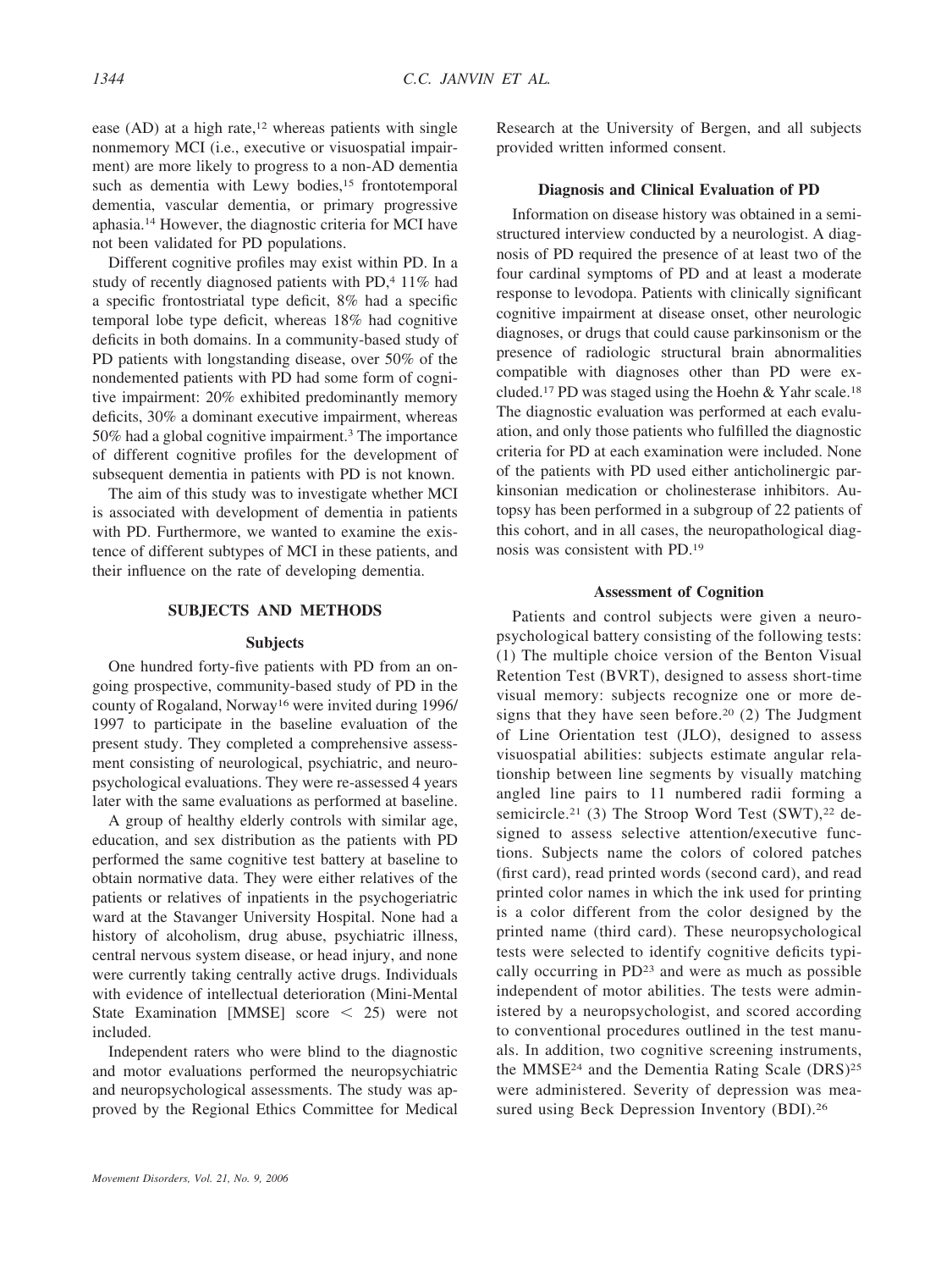#### **Diagnosis of Dementia**

The diagnosis of dementia according to the Diagnostic and Statistical Manual of Mental Disorders, Revised Third Edition (DSM-III-R) was made by 2 of the authors (D.A. and J.P.L.) based on an interview administered by an experienced clinician to a caregiver using the DSM-III- $R<sup>27</sup>$  dementia criteria as a guide, and the performance on the cognitive rating scales. Population-based, ageand education-corrected normative data for the MMSE28 and DRS29 were used, and scores below the lowest quartile (MMSE) or below 19th percentile (DRS) were considered as cognitive impairment. In cases of inconsistencies between these measures, all the available material was reviewed, and both raters made a diagnosis of dementia or not independently according to the DSM-III-R criteria for dementia. In cases of disagreement, a consensus diagnosis was made.

#### **Diagnosis of MCI**

A diagnosis of MCI was made according to a modified version of the criteria proposed by Petersen and colleagues13: MCI was defined as impaired performance (i.e., 1.5 standard deviation or more below the mean of the control group) on one, two, or all three neuropsychological tests. In addition, information regarding memory complaint or other subjective cognitive deficits was gathered by means of the caregiver-based interview and the mentation item from the Mental subscale of the Unified Parkinson's Disease Rating Scale.30 Cognitive impairment should not be severe enough to affect activities of daily living; thus, the criteria for dementia were not met. Three subtypes of cognitive impairment were identified: (1) amnestic MCI, i.e., individuals with impaired performance on the BVRT but who are performing reasonably well on the other neuropsychological tests; (2) multiple domains slightly impaired MCI, i.e., impairment on two or more cognitive tests, without requiring memory deficit; (3) single nonmemory domain MCI, i.e., impairment in a single cognitive domain other than memory, on JLO or SWT.

## **Statistics**

Comparisons between groups for normally distributed continuous data were made using Student's *t* test and one-way analysis of variance. Categorical data were analyzed by using the  $\chi^2$  test. Type of MCI at baseline were entered in a binary logistic regression model together with factors possibly associated with incident dementia (i.e., age, sex, education, and Hoehn & Yahr stage), with the dementia diagnosis as the dependent variable. The forward stepping method was used. The *P* value for

**TABLE 1.** *Demographic and clinical characteristics of PD patients without dementia and control subjects*<sup>a</sup>

| Variables          | Nondemented<br>PD.<br>$(n = 72)$ | Control<br>subjects<br>$(n = 38)$ | P<br>values |
|--------------------|----------------------------------|-----------------------------------|-------------|
| Sex M/F            | 32/40                            | 11/27                             |             |
| Education, years   | 9.6(3.4)                         | 9.8(3.3)                          | 0.77        |
| Age, years         | 71.0(8.1)                        | 68.7(9.4)                         | 0.19        |
| <b>MMSE</b> score  | 28.7(1.8)                        | 29.0(1.1)                         | 0.40        |
| DRS total score    | 139.4(5.1)                       | 141.3(3.6)                        | 0.04        |
| <b>BVRT</b> score  | 10.5(2.3)                        | 11.6(1.8)                         | 0.01        |
| JLO score          | 21.0(5.1)                        | 23.2(4.1)                         | 0.02        |
| SWT, time, seconds | 101.8(46.0)                      | 79.2 (25.2)                       | 0.007       |

<sup>a</sup>Values are mean (SD). The *P* values are from Student's *t* test and  $\chi^2$ test.

PD, Parkinson's disease; MMSE, Mini-Mental State Examination; DRS, Dementia Rating Scale; BVRT, Benton Visual Retention Test; JLO, Judgment of Line Orientation test; SWT, Stroop Word Test.

entering a variable was 0.05 and for removing a variable was 0.10. All analyses were computed using SPSS version 12.0.1 statistical software.

## **RESULTS**

#### **Baseline Assessment**

There were 11 patients who declined to participate, 58 (43.3%) of the remaining 134 patients with PD had dementia, and 76 (56.7%) were without dementia, but 4 of these did not perform all the neuropsychological tests. Thus, 72 nondemented PD patients comprised the at-risk population. The control group had similar demographic characteristics and MMSE scores as the nondemented PD patients (Table 1), but performed better on all the neuropsychological tests. Of the nondemented PD patients, 34 PD patients (47.2%) were cognitively intact, whereas 38 (52.8%) were diagnosed with MCI. Twentysix (68%) cognitively impaired PD patients also reported memory complaint or other subjective cognitive impairment. The following MCI subtypes were identified: amnestic type ( $n = 6$ ; 15.8%), single nonmemory domain type  $(n = 17, 44.7\%)$ , and multiple domains slightly impaired type ( $n = 15$ ; 39.5%). The demographic and clinical characteristics of these subgroups are shown in Table 2.

Among the patients with single nonmemory domain MCI, 10 patients had an executive impairment (i.e., impaired SWT), whereas the remaining 7 patients had a visuospatial impairment (i.e., impaired JLO). Within the group of patients with multiple domains slightly impaired MCI, 1 patient had executive and visuospatial impairment, 6 had executive and memory impairment, 4 had memory as well as visuospatial impairment, and the remaining 4 patients had impaired performance on all three neuropsychological tests.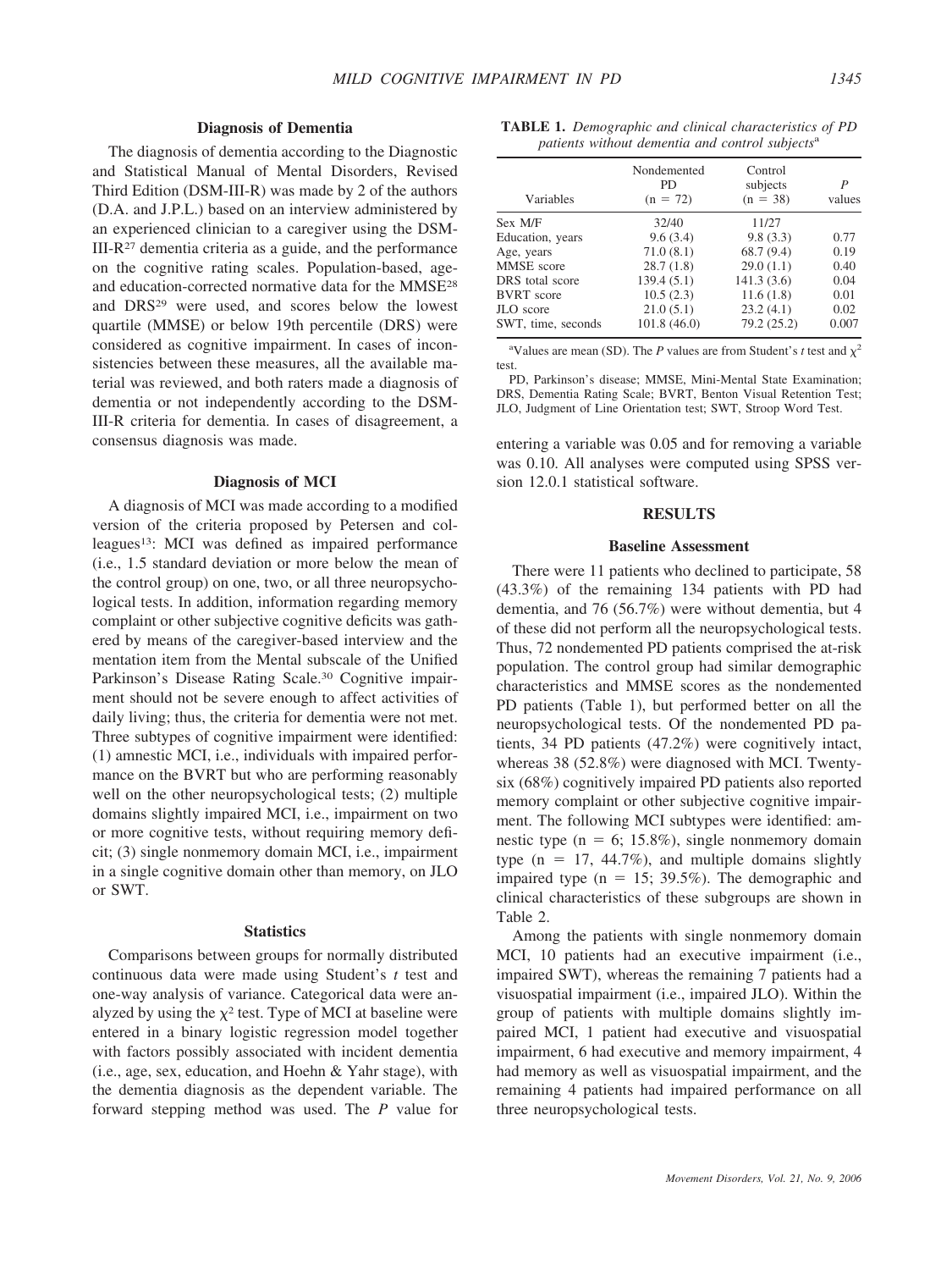| Variables               | MCI amnestic<br>$(n = 6)$ | MCI single domain<br>nonmemory<br>$(n = 17)$ | MCI multiple domains<br>slightly impaired<br>$(n = 15)$ | Cognitively intact<br>$(n = 34)$ |
|-------------------------|---------------------------|----------------------------------------------|---------------------------------------------------------|----------------------------------|
| Gender M/F              | 3/3                       | 8/9                                          | 7/8                                                     | 14/20                            |
| Education, years        | 8.4(2.1)                  | 9.6(2.4)                                     | 8.5(3.5)                                                | 10.2(3.9)                        |
| Age, years              | 71.5(5.7)                 | 73.4(6.9)                                    | $74.8(5.4)*$                                            | 68.1(9.2)                        |
| Disease duration, years | 10.6(4.0)                 | 11.4(4.4)                                    | 11.6(4.7)                                               | 12.2(4.6)                        |
| Age at onset, years     | 60.2(6.9)                 | 62.2(8.1)                                    | 62.8(7.9)                                               | 56.0 (11.7)                      |
| Hoehn & Yahr stage      | 2.2(0.4)                  | 2.6(0.5)                                     | $3.3(0.1)$ **#                                          | 2.3(0.6)                         |
| <b>BDI</b> score        | 12.0(9.6)                 | 11.5(6.2)                                    | 13.0(6.8)                                               | 8.7(6.0)                         |
| MMSE score              | 29.0(1.5)                 | 28.7(1.9)                                    | 27.3(2.1)                                               | 29.2(1.5)                        |
| DRS total score         | 140.8(4.0)                | 140.2(4.2)                                   | $134.1 (6.0)$ **¤¤#                                     | 140.9(4.0)                       |
| <b>BVRT</b> score       | 7.8(1.1)                  | $11.4(0.8)$ ##                               | $7.4(1.7)$ **¤¤                                         | 11.9(1.5)                        |
| JLO.                    | 20.1(1.9)                 | $18.7(5.4)$ **                               | $16.7(4.2)$ **                                          | 24.0(3.8)                        |
| SWT, time seconds       | 73.6(24.1)                | 123.9 (39.9)#**                              | 146.6 (56.1)##**                                        | 76.0(19.3)                       |

**TABLE 2.** *Baseline characteristics of patients with MCI-PD and cognitively intact PD patients*<sup>a</sup>

<sup>a</sup>Values are mean (SD). The *P* values are from one-way analyses of variance comparing the groups. Different from cognitive intact patients: \**P* <  $0.05$ ,  $*P < 0.001$ . Different from the amnestic MCI group:  $\#P < 0.05$ ,  $\#P < 0.001$ . Different from the single domain nonmemory MCI group:  $\#P$  $0.05$ ,  $\exp$  <  $0.001$ .

MCI, mild cognitive impairment; PD, Parkinson's disease; BDI, Beck Depression Inventory; MMSE, Mini-Mental State Examination; DRS, Dementia Rating Scale; BVRT, Benton Visual Retention Test; JLO, Judgment of Line Orientation; SWT, Stroop Word Test.

#### **Follow-Up Assessment**

Twenty-nine (76%) of the patients with MCI (2 patients with amnestic MCI, 7 with multiple domains slightly impaired type MCI, and 9 with single nonmemory domain MCI) and 30 (88%) of the cognitively intact patients completed follow-up assessment (10 patients had died and 3 declined to participate further). A total of 18 (62%) of the patients with MCI were demented at follow-up, compared to only 6 (20%) of the cognitively intact PD patients ( $\chi^2$  = 10.81; df = 1; *P* = 0.001). There were 7 (63%) of the patients with multiple domains slightly impaired type and 9 (69%) of the patients with single nonmemory domain impairment type who had developed dementia at follow-up, compared to 2 (40%) of the patients with amnestic type MCI (Fig. 1). The difference between the three subgroups with regard to the proportion of PD patients developing dementia was not statistically significant ( $\chi^2$  test = 1.32; df = 2;



**FIG. 1.** Dementia status at follow-up according to cognitive status at baseline. PD, Parkinson's disease; MCI, mild cognitive impairment.

 $P = 0.51$ ). There were no statistically significant differences between the MCI patients who became demented or not with regard to baseline demographic and clinical variables, except that MCI-PD patients who became demented had higher baseline scores on the BDI (Table 3).

Logistic regression was used to identify whether MCI and MCI subtypes were significantly associated with incident dementia in multivariate analyses controlling for age, sex, education, and Hoehn & Yahr stage. MCI at baseline was strongly associated with later development of dementia ( $P = 0.006$ ; odds ratio [OR], 4.8; 95% confidence interval [CI], 1.58 –14.8). The significant effect on dementia in MCI was evident even after controlling for the BDI scores at baseline  $(P = 0.01; \text{OR}, 4.2;$ 95% CI, 1.3–13.3). The initial regression model with age, sex, education, and Hoehn & Yahr stage as covariates was repeated to identify whether the subtype of MCI at baseline (i.e. amnestic, single domain nonmemory, and multiple domains slightly impaired) was associated with the development of dementia. Single domain nonmemory MCI ( $P = 0.003$ ; OR, 12.9; 95% CI, 2.44– 68.97) and multiple domains slightly impaired MCI ( $P =$ 0.04; OR, 5.8; 95% CI, 1.04 –33.223) were associated with later development of dementia, but not amnestic MCI ( $P = 0.76$ ; OR, 1.41; 95% CI, 0.11–19.05).

After a detailed search through the medical records of the 13 patients who did not participate at follow-up, we were able to establish the dementia status for 9 of these patients: 3 patients became demented, whereas 6 patients did not. For 2 patients, there was no information available, 1 died 1 month after the baseline interview, and 1 had a severe cerebrovascular incident. When all 68 sub-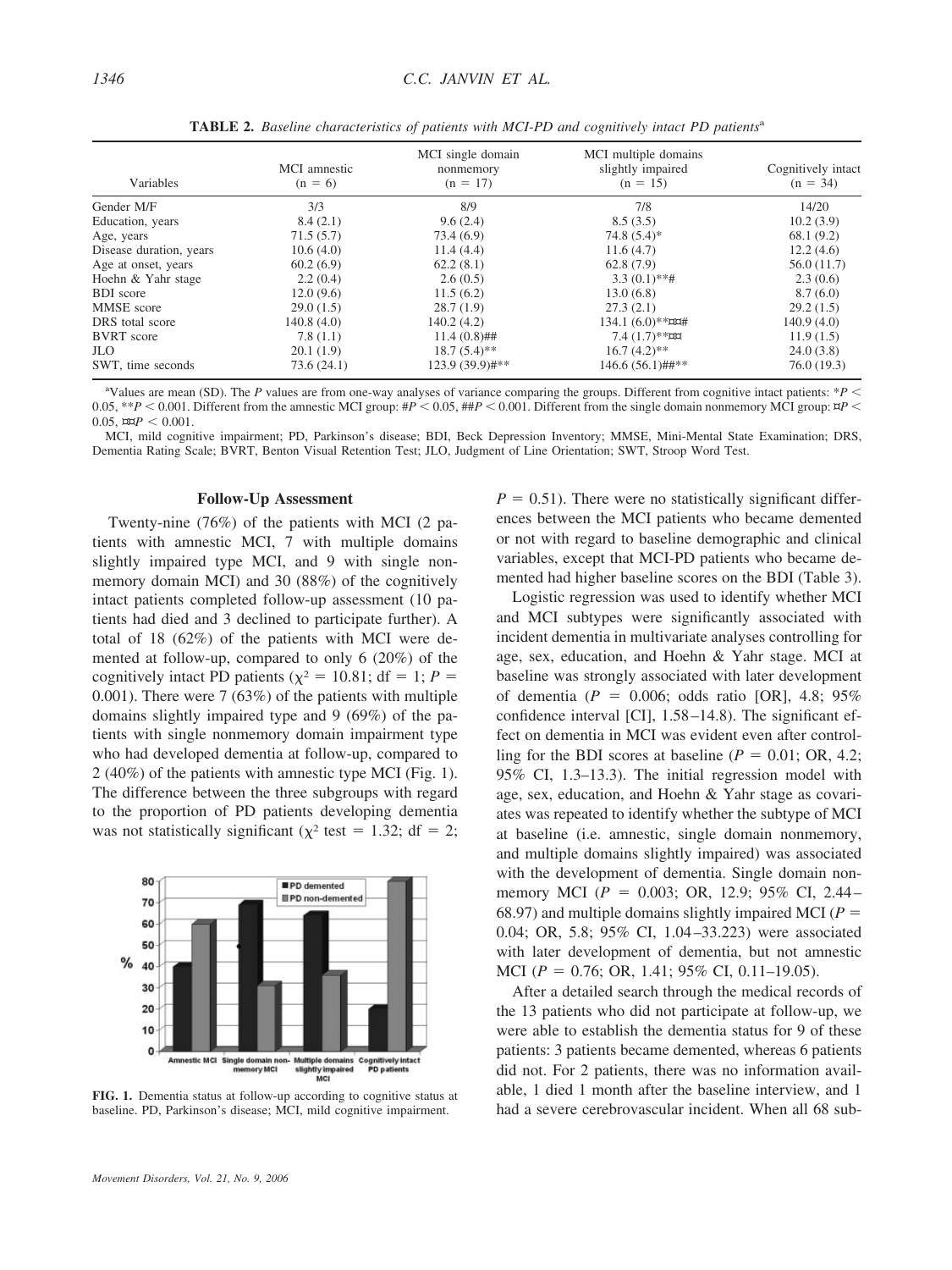| Variables               | PD who became demented<br>$(n = 18)$ | PD who did not become demented<br>$(n = 11)$ | P<br>value |
|-------------------------|--------------------------------------|----------------------------------------------|------------|
| Age, years              | 73.4 (6.3)                           | 73.9(6.9)                                    | 0.85       |
| Sex M/F                 | 10/8                                 | 4/7                                          | 0.31       |
| Education, years        | 8.5(2.8)                             | 8.9(2.9)                                     | 0.71       |
| Age at onset, years     | 61.7(7.9)                            | 62.0(7.5)                                    | 0.92       |
| Disease duration, years | 12.0(4.4)                            | 10.8(4.0)                                    | 0.48       |
| Hoehn & Yahr stage      | 2.9(0.6)                             | 2.7(0.1)                                     | 0.52       |
| MMSE, score             | 27.8(2.4)                            | 29.1(1.0)                                    | 0.09       |
| DRS total, score        | 138.0(5.0)                           | 138.3(6.9)                                   | 0.89       |
| BVRT, score             | 9.5(2.3)                             | 9.5(1.9)                                     | 0.95       |
| JLO, score              | 17.5(4.5)                            | 18.5(4.7)                                    | 0.57       |
| SWT time, seconds       | 127.6(45.8)                          | 108.9(37.1)                                  | 0.26       |
| BDI, score              | 14.2(5.1)                            | 8.3(7.3)                                     | 0.02       |

**TABLE 3.** *Baseline demographic and clinical characteristics of MCI-PD patients with or without incident dementia*<sup>a</sup>

<sup>a</sup>Values are mean (SD). The *P* values are from Student's *t* tests and  $\chi^2$  tests.

MCI, mild cognitive impairment; PD, Parkinson's disease; MMSE, Mini-Mental State Examination; DRS, Dementia Rating Scale; BVRT, Benton Visual Retention Test; JLO, Judgment of Line Orientation; SWT, Stroop Word Test; BDI, Beck Depression Inventory.

jects with information on dementia status were included, the difference in dementia among cognitive intact and MCI patients was still highly statistically significant  $(\chi^2)$  $10.38$ ; df  $= 1$ ;  $P = 0.001$ ). The difference between the three MCI subgroups with regard to the proportion of PD patients developing dementia remained not statistically significant ( $\chi^2 = 2.54$ ; df = 2; *P* = 0.28). In the regression analyses, MCI at baseline was still associated with later development of dementia ( $P = 0.005$ ; OR, 5.1; 95% CI, 1.51–16.24). Single domain nonmemory MCI ( $P =$ 0.006; OR, 8.3; 95% CI, 1.8 –37.5) remained associated with later development of dementia, but not amnestic MCI ( $P = 0.7$ ; OR, 1.6; 95% CI, 0.16–19.03) or multiple domains slightly impaired MCI ( $P = 0.46$ ; OR, 1.8; 95%) CI, 0.34 –10.42).

## **DISCUSSION**

The main finding of this study was that 62% of the patients with MCI-PD developed dementia during the 4-year period between baseline and follow-up assessments compared to only 20% of the cognitively intact patients with PD. This is a novel finding, showing that the conversion rate of MCI to dementia is at least as high as in non-PD individuals with MCI in the general population. Thus, our results suggest that MCI is not a stable condition in PD but, rather, represents the initial stage of a progressive cognitive decline leading to dementia.

These findings support and extend the results from previous longitudinal studies showing that impairments on selected neuropsychological tests are associated with later dementia.5,6 Furthermore, although the mean rate of cognitive decline in PD is stable over time, there is considerable interindividual variation in the rate of cognitive decline.31 Thus, the presence of MCI seems to be a key factor in identifying patients with a high risk of developing dementia.

We identified subtypes of MCI and their conversion rate to dementia. The majority of patients with MCI had nonmemory subtypes, that is, single domain nonmemory and multiple domains slightly impaired MCI. These subtypes were associated with later development of dementia. Although the proportion of patients with PD and amnestic type MCI who progressed to dementia was twice that of the cognitively intact patients, the difference did not reach statistical significance. The small number of subjects with amnestic MCI in our sample, resulting in a low statistical power, precludes any firm conclusions regarding whether the different MCI subtypes have different risk of developing dementia.

Depression is associated with cognitive impairments in subjects with $32$  and without PD. $33$  In this study, MCI-PD patients who developed dementia had higher BDI depression scores than those who did not. Thus, the progression of cognitive decline may be secondary to depression. However, the multivariable analysis showed that MCI was associated with incident dementia even after controlling for depression, and depression was not an independent risk factor for dementia. Similar findings have been reported in most previous prospective studies using multivariable analysis.2,34 Thus, although depression clearly affects cognition in PD, it is unlikely that the relationship between MCI and incident dementia can be explained by depression.

One of the strengths of this study was the recruitment of subjects from a community-based cohort of patients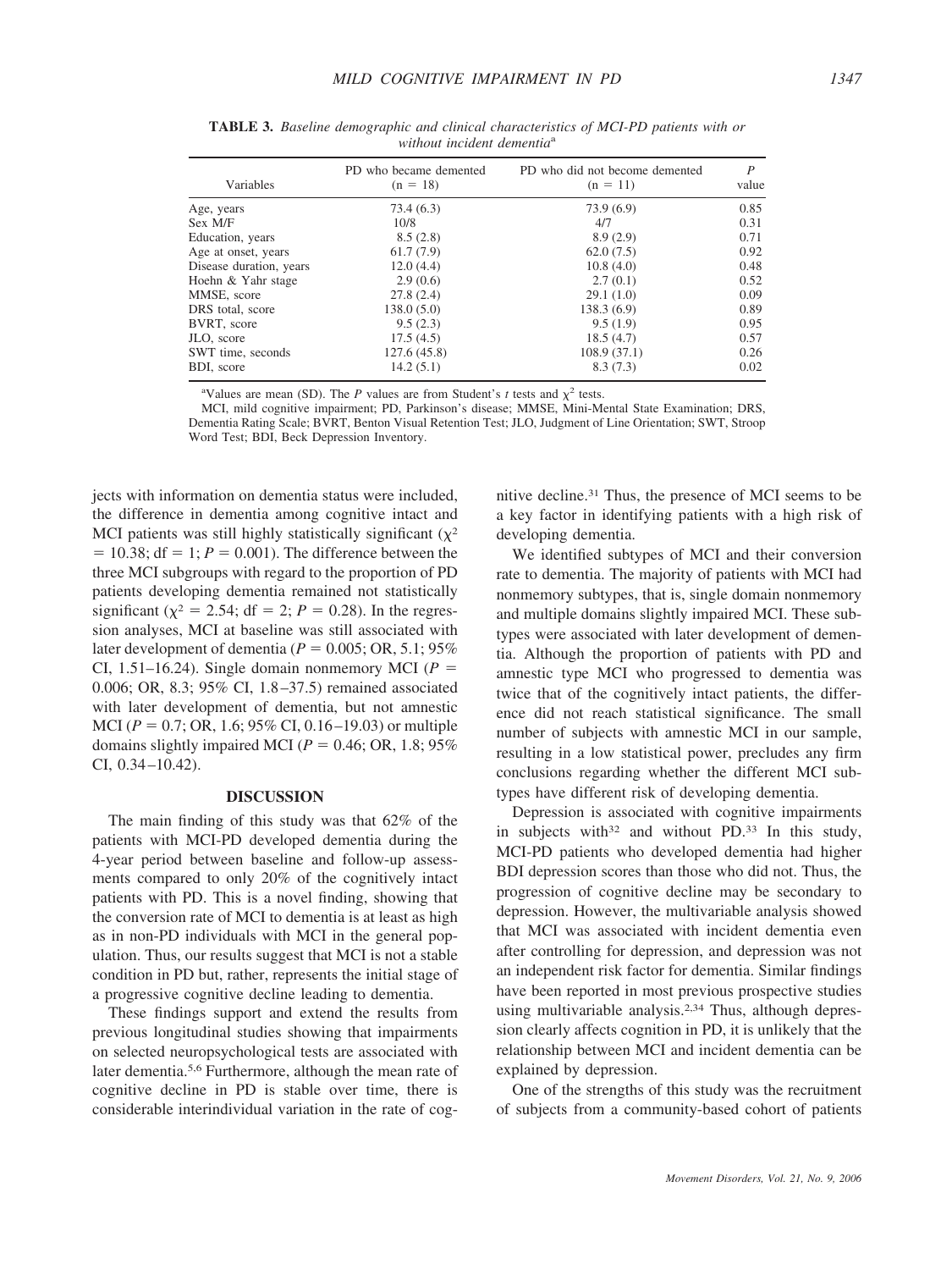with PD without dementia who had been followed up for 4 years before inclusion and assessed with a comprehensive battery of neurological, neuropsychiatric, and cognitive rating scales.2 Second, the diagnosis of PD was consistently made at neurological examinations by the same study group at three consecutive assessments and was confirmed by autopsy in 22 cases. High diagnostic accuracy, up to 90%, can be achieved in expert groups,35 especially in patients assessed by the same neurologist in long-term clinical trials using accepted clinical criteria.<sup>36</sup> Third, the long follow-up time allowed us to detect cognitive changes in PD patients that would have not been detected by shorter follow-up times. The attrition rate was low (18%), and it was mainly due to death. Explicit and standardized criteria for dementia, MCI, and PD were used, and the assessment of dementia was performed blind to the motor evaluation. Finally, tests were chosen that were independent of motor functioning and were focused on cognitive domains known to be affected in PD, such as executive, visuospatial, and memory functions.

As most clinical studies, the current study has also some limitations that should be addressed. The sample of PD patients did not include patients with early PD, and our results, therefore, may not be representative for early PD. Each subgroup of MCI-PD patients included a small number of patients each, resulting in low statistical power to detect differences between MCI subtypes. Studies including larger numbers of patients are needed to further explore the relationship between the type of MCI and the risk for developing later dementia. The relatively high drop out rate due to the long test–retest interval might influence the results. However, when the 9 additional patients were included in the analyses, the results did not change significantly. The neuropsychological battery was rather brief; thus, the full spectrum of cognitive impairment in PD may not have been covered. Non-PD patients were not included; therefore, firm conclusion regarding the rate of progression from MCI to dementia in PD relative to the rate in non-PD subjects cannot be made. Finally, with the long interval between baseline and follow-up, a substantial proportion of patients were lost due to death. Because mortality in PD is associated with cognitive impairment,<sup>37</sup> the attrition may not be random and, thus, may lead to an underestimate of the conversion rate of dementia in the MCI group.

In summary, our results indicate that the presence of MCI is associated with subsequent dementia in patients with PD. However, the results should be interpreted with caution due to the relative number of patients with MCI. Dementia is a key determinant of quality of life of patients and caregivers, nursing home admission, and

mortality in PD. Thus, our findings have implications for patient management. Patients with PD should be regularly assessed with neuropsychological assessment. Even brief test batteries may identify patients at high risk for dementia, and these patients should be carefully monitored for progression to dementia. Treatment is now available for PD with dementia,38 and future studies should explore whether the progression from MCI to dementia in PD can be reduced.

**Acknowledgments:** Thanks go to Drs. Elise Tandberg, Ernst G. Nessler, Guido Alves, and Michaela Gjerstad of the Department of Neurology, Stavanger University Hospital, Stavanger, Norway, for contributing to data collection; to Prof Robert Perry, Newcastle General Hospital, Newcastle, United Kingdom, for performing neuropathological assessment; to statistician Jan Terje Kvaloy, University of Stavanger, Norway, for statistical assistance; and to Prof Clive Ballard, Institute of Psychiatry, King's College, London, UK, for expert comments on a previous draft.

#### **REFERENCES**

- 1. Aarsland D, Zaccai J, Brayne C. A systematic review of prevalence studies of dementia in Parkinson's disease. Mov Disord 2005;20: 1255–1263.
- 2. Aarsland D, Andersen K, Larsen JP, et al. Risk of dementia in Parkinson's disease: a community-based, prospective study. Neurology 2001;56:730 –736.
- 3. Janvin C, Aarsland D, Larsen JP, Hugdahl K. Neuropsychological profile of patients with Parkinson's disease without dementia. Dement Geriatr Cogn Disord 2003;15:126 –131.
- 4. Foltynie T, Brayne CE, Robbins TW, Barker RA. The cognitive ability of an incident cohort of Parkinson's patients in the UK. The CamPaIGN study. Brain 2004;127(Pt 3):550 –560.
- 5. Levy G, Jacobs DM, Tang MX, et al. Memory and executive function impairment predict dementia in Parkinson's disease. Mov Disord 2002;17:1221–1226.
- 6. Woods SP, Troster AI. Prodromal frontal/executive dysfunction predicts incident dementia in Parkinson's disease. J Int Neuropsychol Soc 2003;9:17–24.
- 7. Aarsland D, Andersen K, Larsen JP, Lolk A, Kragh-Sorensen P. Prevalence and characteristics of dementia in Parkinson disease: an 8-year prospective study. Arch Neurol 2003;60:387–392.
- 8. Schrag A, Jahanshahi M, Quinn N. What contributes to quality of life in patients with Parkinson's disease? J Neurol Neurosurg Psychiatry 2000;69:308 –312.
- 9. Aarsland D, Larsen JP, Karlsen K, Lim NG, Tandberg E. Mental symptoms in Parkinson's disease are important contributors to caregiver distress. Int J Geriatr Psychiatry 1999;14:866 – 874.
- 10. Aarsland D, Larsen JP, Tandberg E, Laake K. Predictors of nursing home placement in Parkinson's disease: a population-based, prospective study. J Am Geriatr Soc 2000;48:938 –942.
- 11. Graham JE, Rockwood K, Beattie BL, et al. Prevalence and severity of cognitive impairment with and without dementia in an elderly population. Lancet 1997;349:1793–1796.
- 12. Petersen RC, Smith GE, Waring SC, et al. Mild cognitive impairment: clinical characterization and outcome. Arch Neurol 1999; 56:303–308.
- 13. Petersen RC, Doody R, Kurz A, et al. Current concepts in mild cognitive impairment. Arch Neurol 2001;58:1985–1992.
- 14. Petersen RC. Mild cognitive impairment as a diagnostic entity. J Intern Med 2004;256:183–194.